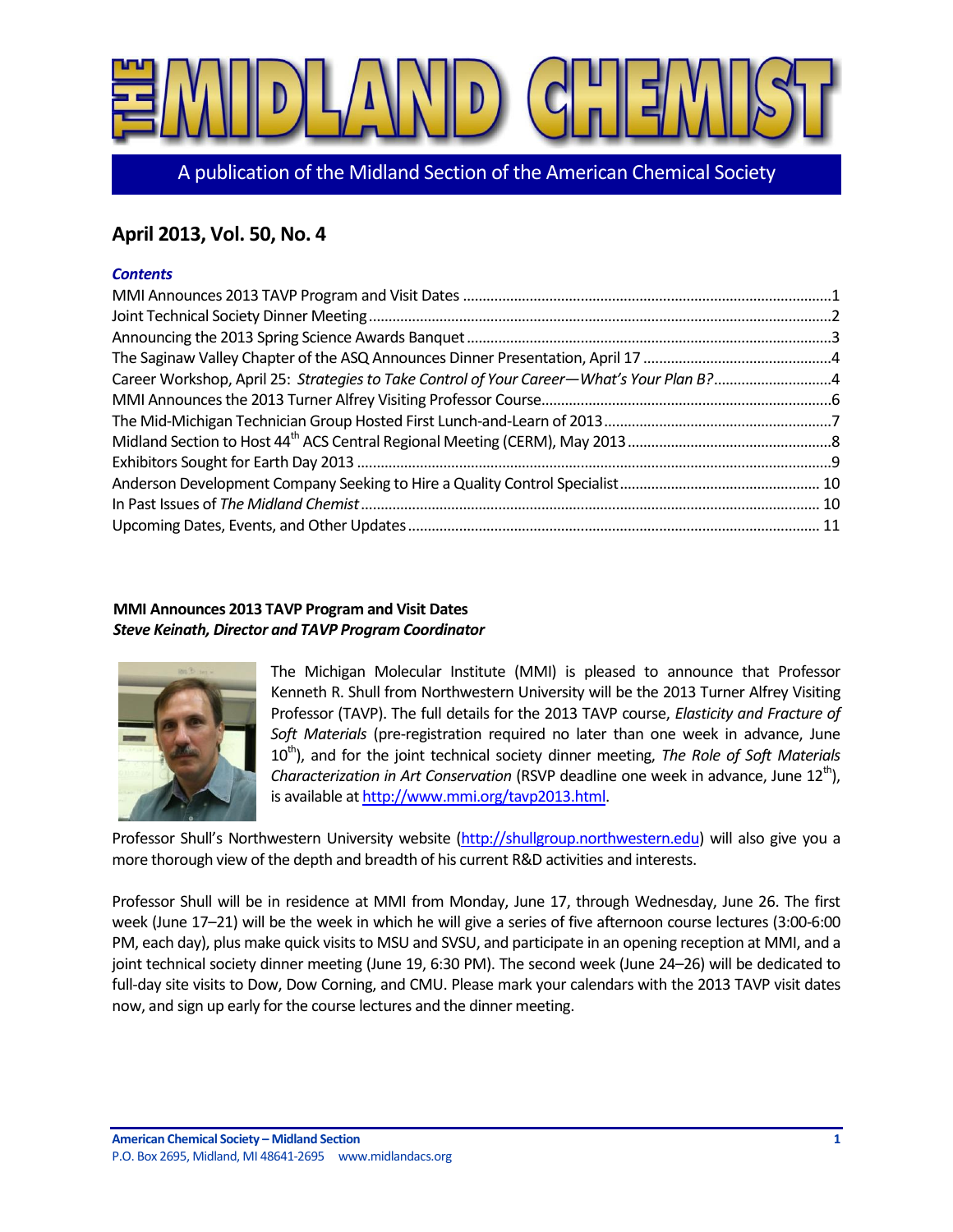# <span id="page-1-0"></span>**Joint Technical Society Dinner Meeting** *Steve Keinath, Director and TAVP Program Coordinator*

#### **The Role of Soft Materials Characterization in Art Conservation**

Professor Kenneth R. Shull Professor of Materials Science and Engineering, Northwestern University, Evanston, IL 60208

#### **Abstract**

Art conservators face challenges that are conceptually similar to those faced by scientists and engineers tasked with preserving an aging and decaying infrastructure. In both cases models to assess the current physical state of an object at microscopic length scales are needed, as is a model for projecting behavior into the future. Art conservators face two additional challenges, however. The first of these is the magnitude of the time scales that are involved—often involving centuries. The second challenge is the difficulty in obtaining reliable experimental data. In developing treatment protocols to restore or clean very old paintings, model systems are generally needed that accurately mimic the properties of coatings that have been aged for long periods of time. This talk will focus on the role that modern materials science techniques are playing in this effort.

#### **Date**

Wednesday, June 19, 2013

#### **Time**

Social 6:30 p.m. • Dinner 7:00 p.m. • Program 8:00 p.m.

#### **Location**

NADA Center, Northwood University, 4000 Whiting Drive, Midland, MI 48640, Phone: (989) 837-4277

# **Cost**

\$25 for SPE and ACS members (or members of other professional societies such as AIChE, ASM, etc.) and guests, \$15 for students. Note: Mid-Michigan SPE will charge individuals who make reservations and do not attend the meeting.

# **Reservations**

Reservations can be made via phone, fax, or e-mail to Molly Warren-Haycock at MMI. Reservations must be received no later than Wednesday, June 12, 2013. Phone: (989) 832-5555, ext. 554, Fax: (989) 832-5560, or Email: [warren-haycock@mmi.org](mailto:warren-haycock@mmi.org)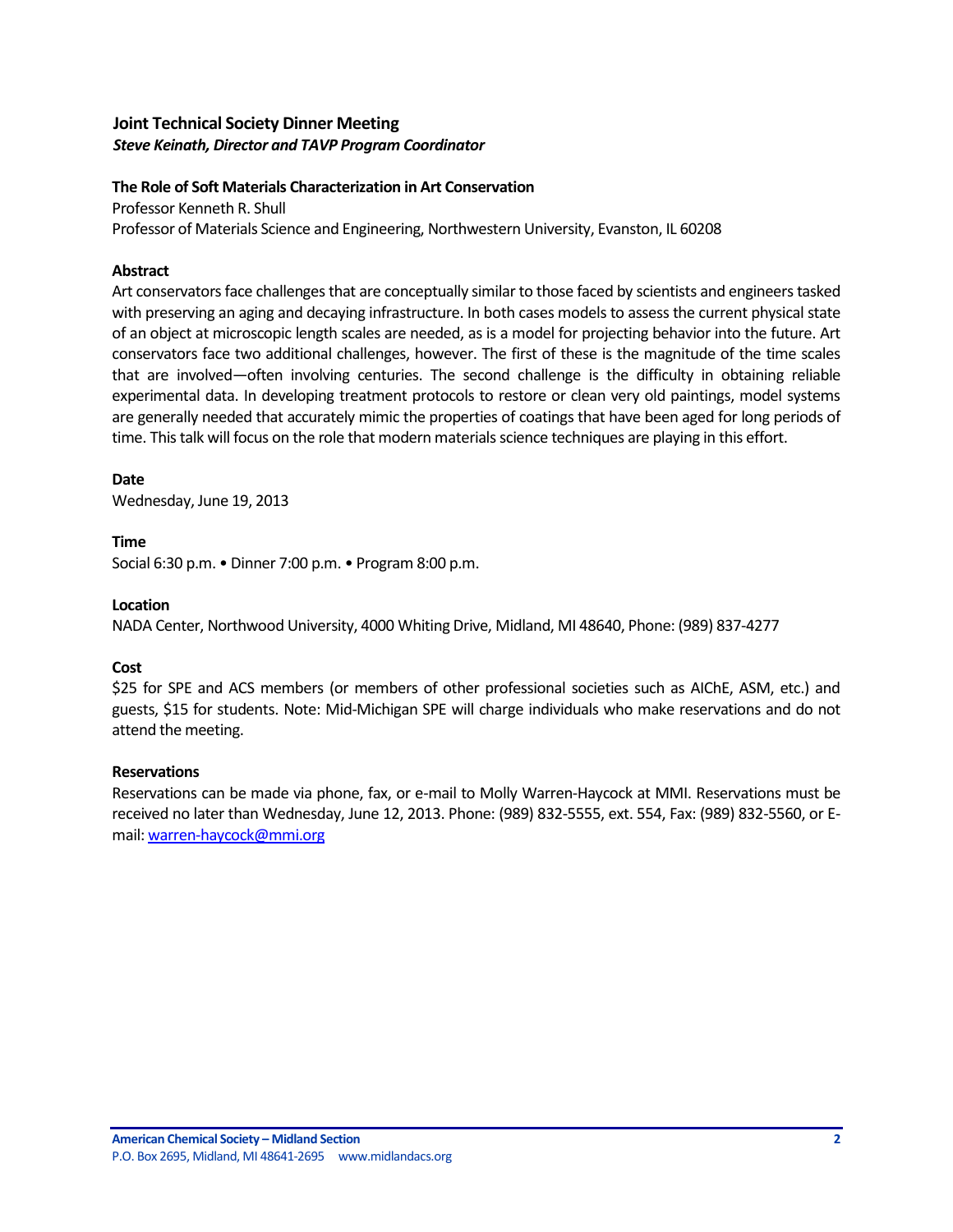<span id="page-2-0"></span>**Announcing the 2013 Spring Science Awards Banquet** *Lauren Huffman, Awards Committee Chair*

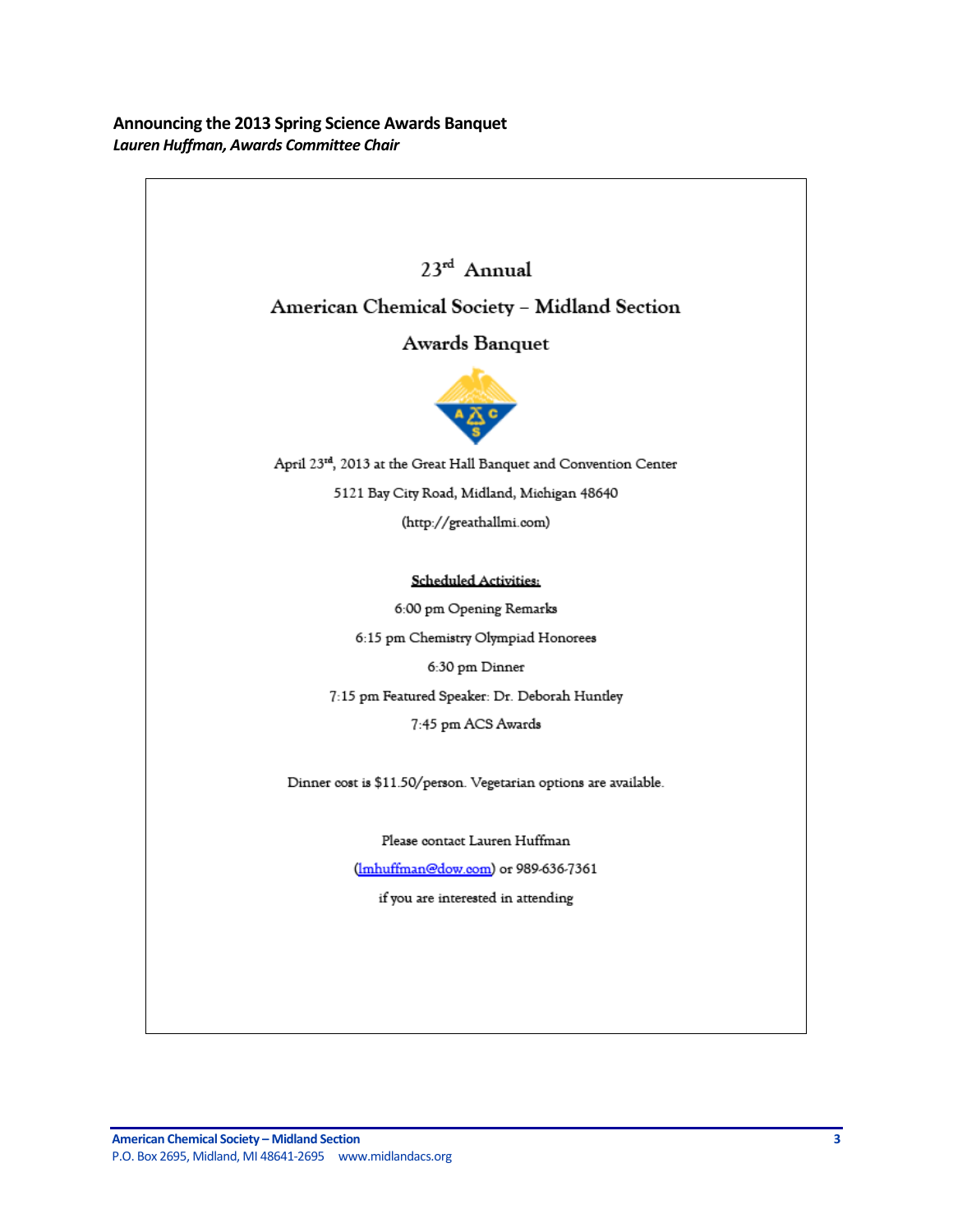# <span id="page-3-0"></span>**The Saginaw Valley Chapter of the ASQ Announces Dinner Presentation, April 17** *Section 1004 of the American Society of Quality (ASQ)*



Kristina Marsh, MBA, is a business leader, Six Sigma green belt, and writer who specializes in change management, life balance, and personal branding. Kristina consults and speaks on the topics of marketing, transfer of knowledge in the workplace, and personal branding. She has been featured in Working Mother magazine and writes a personal blog about the experience of life after corporate downsizing at http://www.kristinamarsh.blogspot.com. Kristina resides in Michigan with her husband and two children. You can reach Kristina directly at [klmarsh74@gmail.com.](mailto:klmarsh74@gmail.com) The local ASQ Chapter cordially invites you and your friends to join us. Everyone is always welcome!

Topic: *I've Been Downsized.Now What?* When: Wednesday April 17th, 2013 Time: 6:00 p.m. Where: Los Cuatros Amigos 4570 Bay Rd, Saginaw Charter Township, MI 48604 (989) 799-1700 Cost: \$16 for members; \$18 for non-members (special student and unemployed rates) Please RSVP to: marcig@duro-last.com

# <span id="page-3-1"></span>**Career Workshop, April 25:** *Strategies to Take Control of Your Career—What's Your Plan B? Michelle Cummings, Chair-Elect*

The Midland Section would like to assist our members who recently experienced a job separation. There are several resources available to you as members on the National ACS website [\(www.acs.org; careers\)](http://portal.acs.org/portal/acs/corg/content?_nfpb=true&_pageLabel=PP_CAREERS&node_id=87&use_sec=false&sec_url_var=region1&__uuid=1009fbab-a0da-4195-a468-cc3de58d4d25). A team of volunteer ACS experts are standing by to assist you via e-mail and/or phone with almost any career questions you might have, including:

- Résumé preparation
- Job search strategies
- Interviewing techniques
- Making a career transition
- Salary negotiation techniques
- And more . . .

To ensure that you receive the most up-to-date information, please take the opportunity to update your contact information o[n www.acs.org.](https://communities.acs.org/welcome)

A trained, local ACS Career Consultant, Gerard Nowaczyk [\(gerard.s.nowaczyk@dowcorning.com\)](mailto:gerard.s.nowaczyk@dowcorning.com), is available for you to contact regarding your personal situation. The Local Section is also offering a career workshop on April 25 at the Great Hall Banquet & Convention Center: *Strategies to Take Control of Your Career—What's Your Plan B?* For further details, please see the announcement below.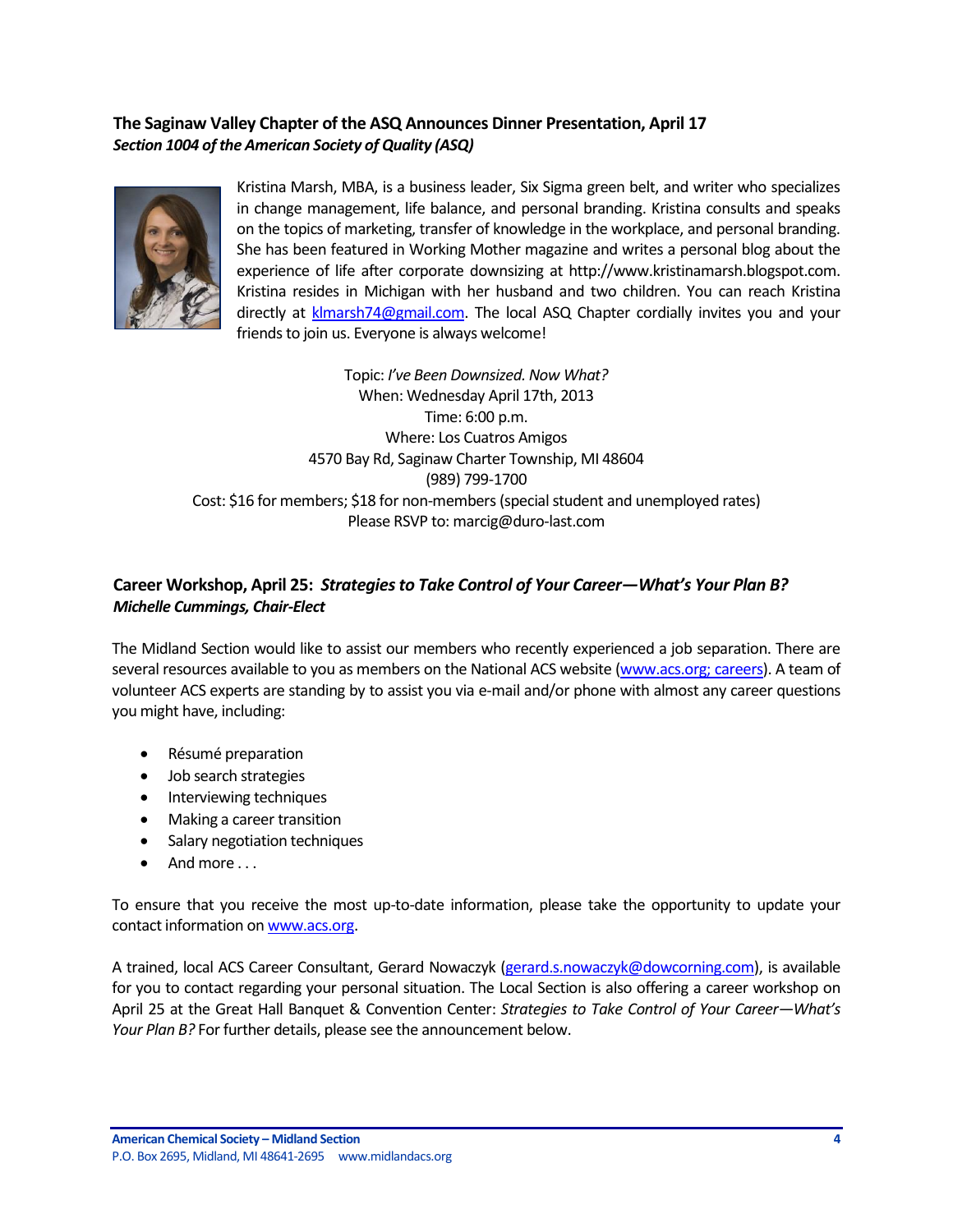

# **APRIL 25, 2013** WORKSHOP/RESUME/INTERVIEWS **1-5PM (OTE/SOCIAL/PANEL DISCUSSION 5-8:30PM TRATEGIES TO TAKE CONTROL OF** SI **YOUR CAREER**

#### What's your plan B?

Today, most workers will change jobs an average of seven times over the course of their careers, according to the latest U.S. and Canadian labor statistics.

ACS Chemistry for Life"

Midland Section Serving the Michigan

counties of Midland, Bay, Saginaw, Isabella, and Gratiot

**Key Note Address: Current Interview Techniques** 

**Explore varied** career options for chemical **professionals** 

**Prioritize your** values as they affect your choice of career

**Social/ Networking**hors d'oeuvres cash har

**Resume Reviews** and Mock Interviews

> **GREAT HALL** 5121 Bay City Rd. Midland, MI 48642 www.midlandacs.org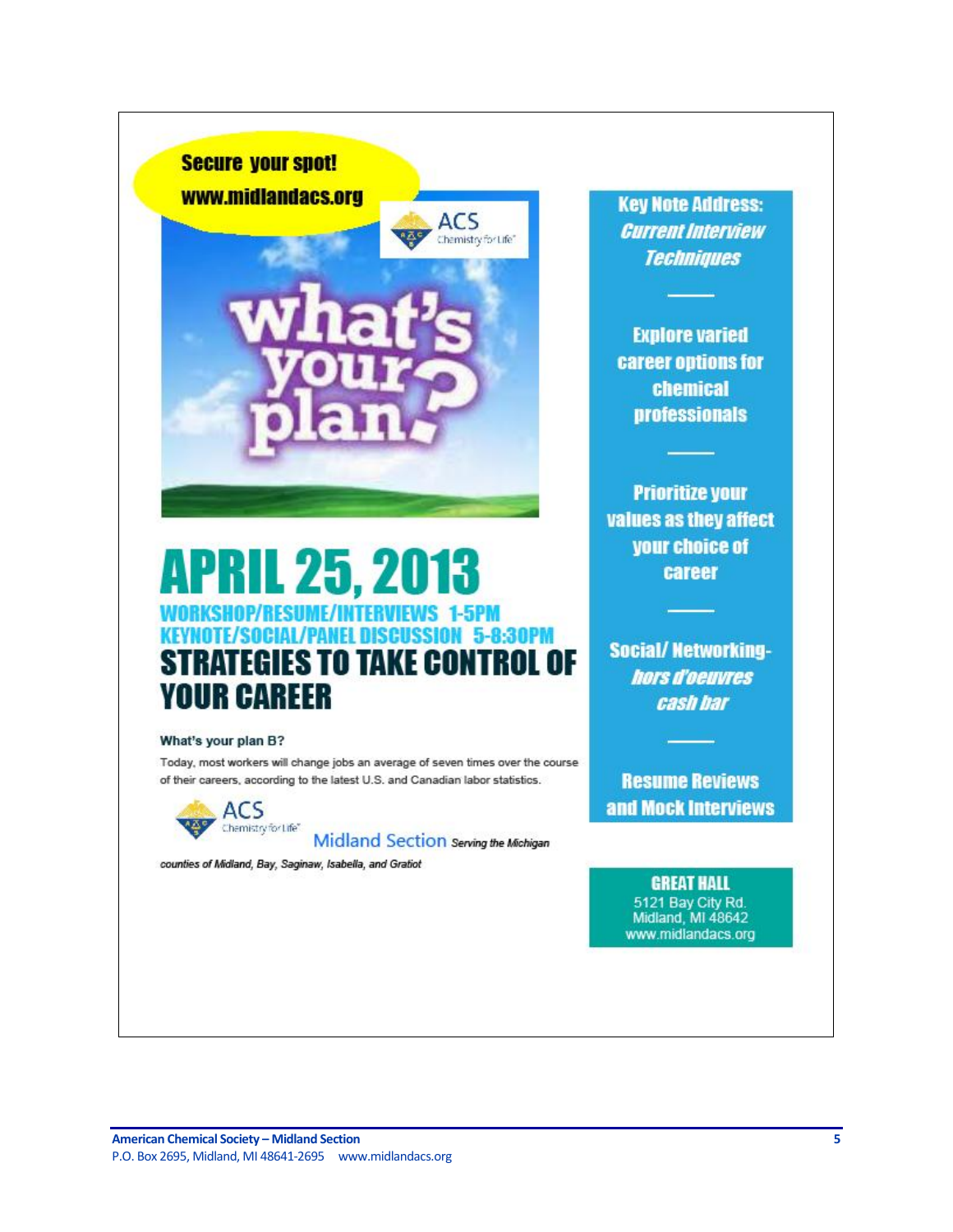# <span id="page-5-0"></span>**MMI Announces the 2013 Turner Alfrey Visiting Professor Course** *Steve Keinath, Director and TAVP Program Coordinator*

#### **Course 1040: ELASTICITY AND FRACTURE OF SOFT MATERIALS**

#### **Lecturer**

Professor Kenneth R. Shull, Professor of Materials Science and Engineering, Northwestern University, Evanston, IL 60208

#### **Location**

Lecture Hall, Michigan Molecular Institute, 1910 West St. Andrews Road, Midland, MI 48640

#### **Time**

Formal lectures: Monday-Friday, June 17–21, 2013, 3:00-6:00 PM

#### **Fee**

There is no fee for auditors if they belong to organizations that are financial sponsors of the Turner Alfrey Visiting Professor program: The Dow Chemical Company, Dow Corning Corporation, Central Michigan University, Michigan State University, Saginaw Valley State University, Mid-Michigan Section of the SPE, and Midland Section of the ACS. For all others, a course fee of \$400 will be required at registration.

All participants, however, must pre-register.

#### **Registration**

Pre-registration is required no less than one week in advance with the Registrar by visiting http://www.mmi.org/tavp2013.html, e-mailing registrar@mmi.org, or by calling (989) 832-5555.

# **Course Description**

Many application areas for "soft" polymeric materials require that their mechanical properties be appropriately tuned. Our definition of a "soft" material includes the following situations:

1. Materials which are soft enough so that adhesive forces result in substantial deformation of the material. This criterion is met for any polymeric material when the size scale is sufficiently small, as in a nanoindentation experiment to measure the elastic properties, for example. It is also met when the modulus of the material becomes small enough so that even macroscopic samples are deformed by relatively weak adhesive forces. Pressure sensitive adhesives (sticky tapes) are an example of this type of soft material.

2. Materials with fracture stresses that exceed their elastic modulus. Standard fracture mechanics concepts are no longer applicable in this regime. The materials design strategy for producing high toughness soft materials like artificial cartilage is fundamentally different than the design strategies for producing tough, rigid materials like metals and ceramics.

3. Materials with a substantial viscoelastic character. Energy dissipation mechanisms at the molecular level often dominate the behavior of soft materials. While some features of soft material behavior can be understood from a purely elastic analysis, other features, including rate dependent issues in fracture, require that viscoelastic effects be taken into account.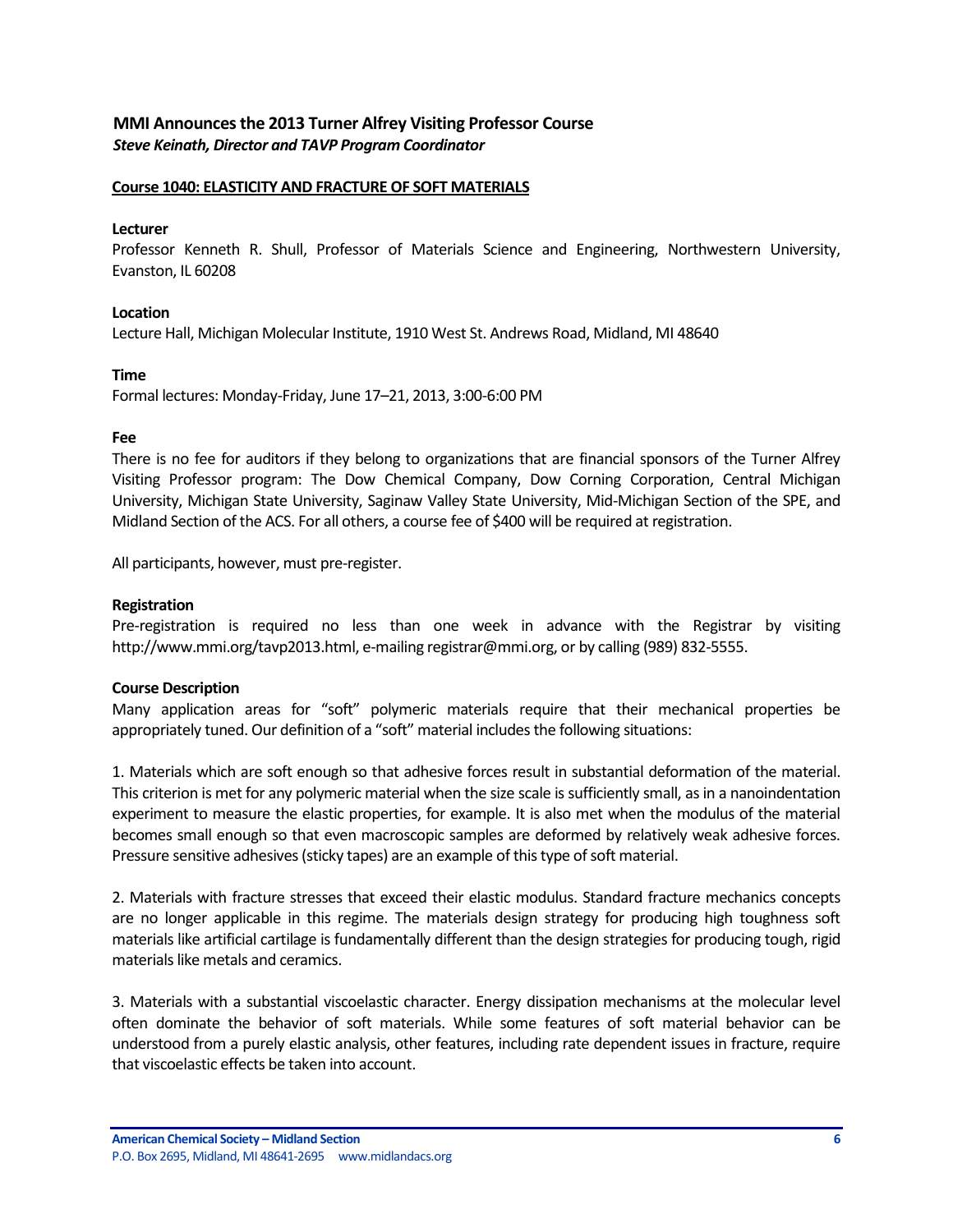This course is designed to provide the background needed to work effectively with a variety of soft materials, and to design, conduct, and interpret experiments aimed at probing soft material behavior. The course is inherently interdisciplinary, and includes both the relevant background in pure mechanics and of structure/property relationships in different soft materials. A variety of material examples will be discussed throughout the course to illustrate key concepts.

# **Lecture Topics Outline:**

# **Deformation and Adhesive Contact of Soft Materials**

Hertzian (non-adhesive contact) of elastic solids Adhesive contact: The JKR theory of adhesion Geometric connections, contact splitting, etc. Examples: Nanoindentation, biomimetics (Gecko adhesion), pressure sensitive adhesives

# **Fracture Mechanics of Soft Materials**

Stress fields in the linear elastic limit Nonlinear fracture mechanics and the use of strain energy functions Fracture of elastomers and gels Examples: Super-tough polymer gels

# **Two-Dimensional Elasticity**

Laplace pressure equation and the relationship between membrane tension and pressure Equilibrium shapes of liquid interfaces The role of elasticity Examples: Membrane inflation, membrane contact experiments

# **Materials Characterization with Quartz Crystal Resonators**

Wave propagation in solids Acoustic resonators and the coupling of mechanical and electrical information Theory of the quartz crystal microbalance High frequency characterization of materials across the complete viscoelastic spectrum Examples: Cure monitoring of rigid coatings, quartz resonators as contact sensors

# <span id="page-6-0"></span>**The Mid-Michigan Technician Group Hosted First Lunch-and-Learn of 2013** *Jason Suhr, MMTG Chair*

The Mid-Michigan Technician Group (MMTG) hosted its first lunch-and-learn of 2013 on February 28, titled "StrengthsFinder 2.0." After reading the book and taking the online course, each member was presented with a guide describing their top five themes (or strengths). The guide included examples of what each theme sounds like, and ideas for action on how to apply them to everyday life. If you would like to know more about the StrengthsFinder 2.0 course, please visit the website for information on how to purchase the book and take your own personalized test. <http://strengths.gallup.com/110440/About-StrengthsFinder-20.aspx>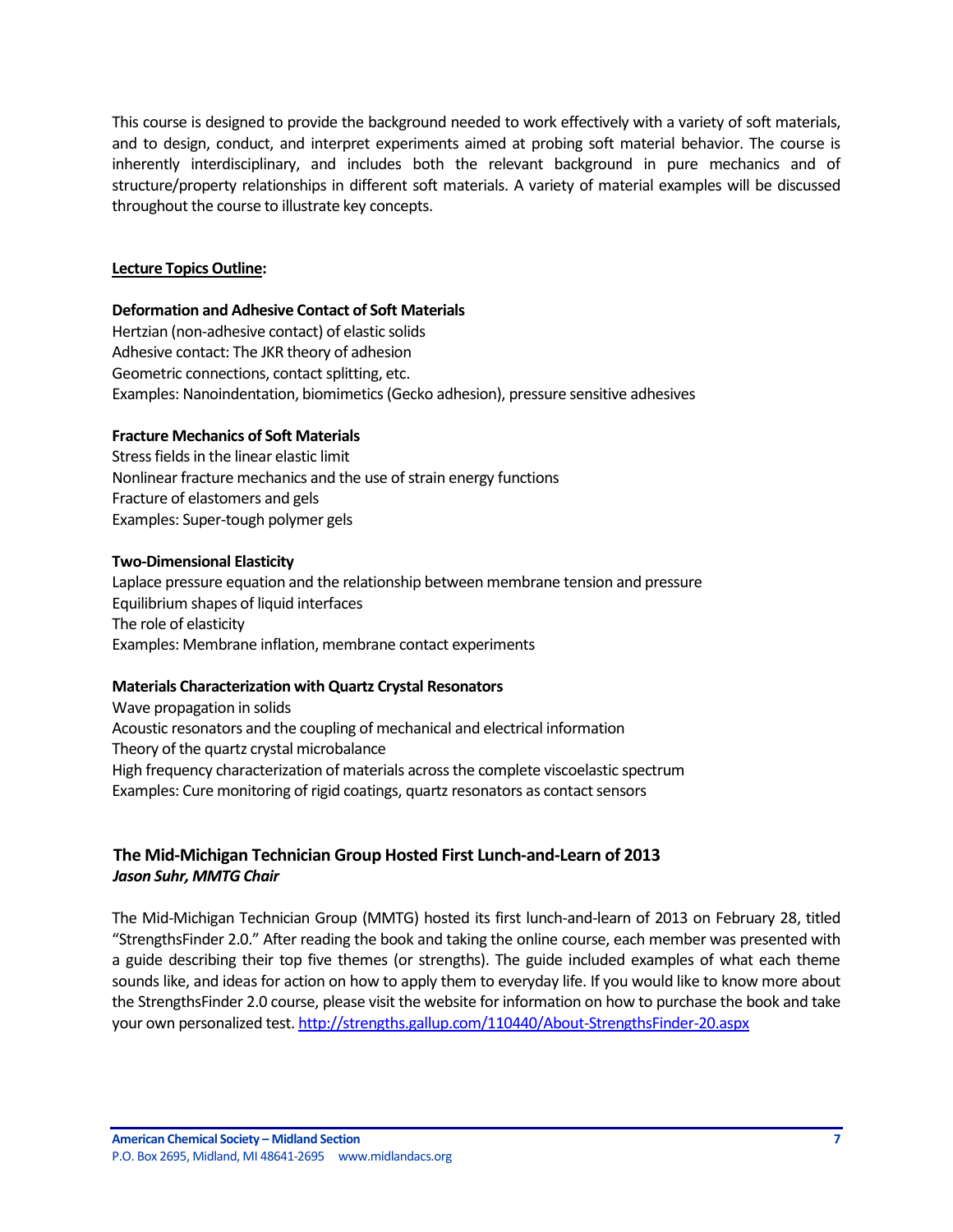<span id="page-7-0"></span>**Midland Section to Host 44th ACS Central Regional Meeting (CERM), May 2013** *Phil Squattrito, Meeting Chair*



The 44th Central Region Meeting (CERM 2013) of the American Chemical Society will be held on May 15–17, 2013 on the campus of Central Michigan University in Mt. Pleasant, Michigan. The general theme of the meeting is *Building Blocks for a Sustainable World.*

Technical sessions on various aspects of chemistry related to sustainability as well as general sessions in the traditional areas of chemistry and chemical education are planned.

Technical program highlights will include poster sessions, undergraduate research symposia, a beer and wine making symposium with a related visit to a brewery, a silicon science symposium to celebrate the 150th anniversary of the discovery of organosilicon compounds and the 70th anniversary of Dow Corning Corporation, a sustainability symposium, materials-related (including nanotechnology) symposia, symposia about chemistry and global health, re-examining water fluoridation, and also water-biogeochemistry, an exhibition showcasing the latest products and materials from a range of vendors, and technical and career workshops.

A series of plenary sessions will feature prominent speakers on topics of global significance. Confirmed plenary speakers include Dr. Martine Vermeulen, retired Global Manager of Product Safety & Regulatory Compliance at Dow Corning; Dr. Mark E. Jones, Executive External Strategy and Communications Fellow, The Dow Chemical Company; and Dr. Kishor Wasan, Professor and Associate Dean of Research at the University of British Columbia.

Special events will include chemistry related art and history exhibits (*History of The Dow Chemical Company Plant in Mt. Pleasant - 1903–1930; Images of The Dow Chemical Company from the Brush of Arthur Knighton-Hammond;* and *History of the Midland ACS Section, 1919–2013*) with an art reception.

The Awards Banquet on Thursday night will feature the presentations of the ACS Division of Chemical Education Regional Award for Excellence in High School Chemistry Teaching, the E. Ann Nalley Regional Award for Volunteer Service to ACS, and the Stanley C. Israel Regional Award for Advancing Diversity in the Chemical Sciences. The featured speaker will be Dr. Mary Kirchhoff, ACS Director of Education.

Advance registration for the meeting will end on April 19, 2013. Regular registration will continue through May 17, 2013. Please visit the CERM 2013 website [\(http://2013cerm.sites.acs.org/\)](http://2013cerm.sites.acs.org/) for registration and contact information, useful Web links, and up-to-date details on events as they become available.

Please contact Phil Squattrito [\(p.squattrito@cmich.edu](mailto:p.squattrito@cmich.edu) or 989-774-4407) to volunteer or for more information.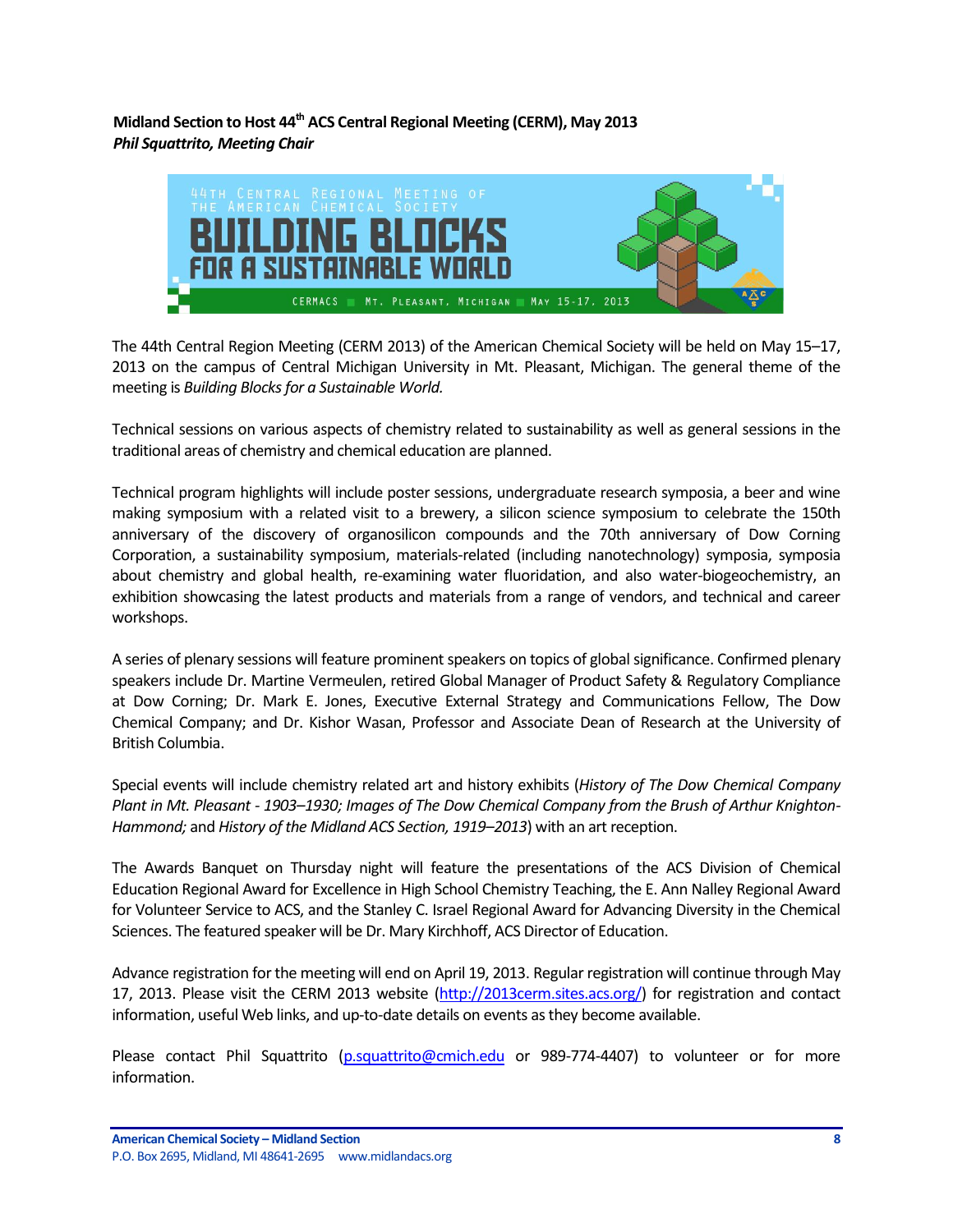<span id="page-8-0"></span> $\mathsf{I}$ 

|         |                                                                                                           | April 20, 2013<br>$10am - 2pm$<br>Set-up begins at 9am<br>Brick Lobby of the Midland Center for the Arts |                                                                                                                                      |
|---------|-----------------------------------------------------------------------------------------------------------|----------------------------------------------------------------------------------------------------------|--------------------------------------------------------------------------------------------------------------------------------------|
|         | air, plants/soil, and recycling. We welcome any Earth Friendly<br>Organizations to Participate this year. |                                                                                                          | This year's theme is officially "Our Earth: Handle with Care!"<br>The 10th anniversary theme focuses on the general topics of water, |
|         | sure to accurately depict your booth personnel count. Donations will be<br>graciously accepted.           |                                                                                                          | As in past years, lunch will be provided to all volunteers and vendors. Please be                                                    |
|         |                                                                                                           |                                                                                                          |                                                                                                                                      |
|         |                                                                                                           |                                                                                                          |                                                                                                                                      |
| Phone # |                                                                                                           |                                                                                                          | ________________# people at booth ____                                                                                               |
|         | Email Address<br><b>Booth Topic</b>                                                                       |                                                                                                          |                                                                                                                                      |
|         |                                                                                                           |                                                                                                          |                                                                                                                                      |
|         | Display Title                                                                                             |                                                                                                          | <u> 1989 - Johann John Harrison, mars eta bat eta bat eta bat eta bat eta bat eta bat eta bat eta bat eta bat e</u>                  |
|         | <b>Please Check Your Needs Below:</b>                                                                     |                                                                                                          |                                                                                                                                      |
| □       | 5 foot banquet table (#___)                                                                               |                                                                                                          | □ electricity access                                                                                                                 |
|         | $\square$ chairs $(\# \_\_)$                                                                              |                                                                                                          | $\square$ easels (#____)                                                                                                             |
| 0       |                                                                                                           |                                                                                                          |                                                                                                                                      |
|         |                                                                                                           |                                                                                                          | Will your organization be providing give-aways at your booth? Yes No                                                                 |
|         |                                                                                                           |                                                                                                          |                                                                                                                                      |
|         | Will your booth have a hands-on activity? Yes No                                                          |                                                                                                          |                                                                                                                                      |
|         |                                                                                                           |                                                                                                          |                                                                                                                                      |
|         |                                                                                                           |                                                                                                          | Questions about set-up please contact Cara Baker at 631-5930 x 1205.                                                                 |
|         |                                                                                                           |                                                                                                          | Please return this form by fax 631-7890 or email baker@mcfta.org                                                                     |
|         |                                                                                                           |                                                                                                          | ALDEN B. DOW                                                                                                                         |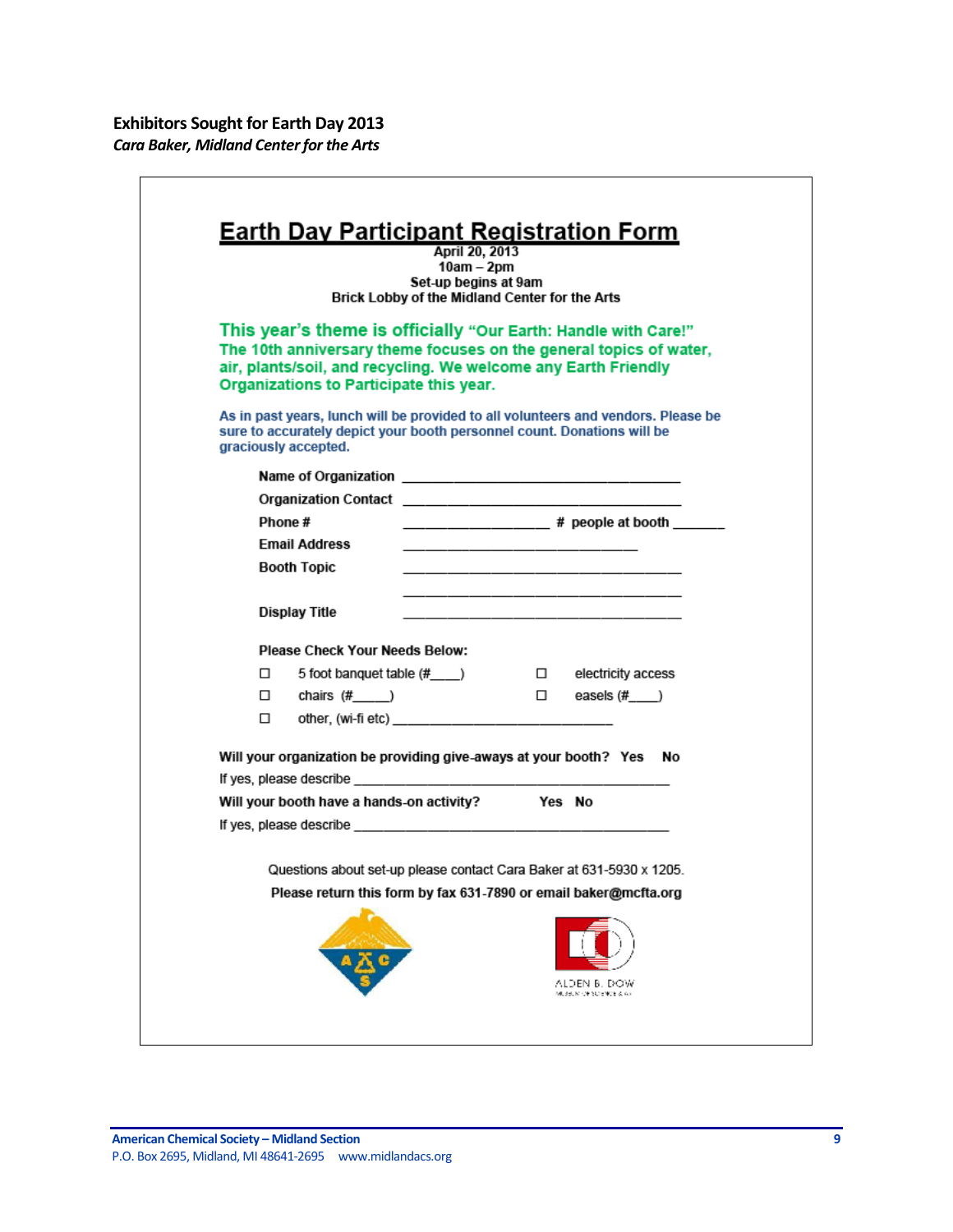# <span id="page-9-0"></span>**Anderson Development Company Seeking to Hire a Quality Control Specialist** *Mark Kramer, Anderson Development Company*

Anderson Development Company is a fine and specialty chemical company located in Adrian, MI, about 45 min SW of Ann Arbor, MI and 40 min NW of Toledo, OH. Although, many people have never heard of us, I can guarantee that you have seen our products without knowing it, in someone else's product. We have done custom synthesis work for Midland area chemical companies.

We are seeking to hire a quality control specialist. We are looking for a person with an Associate's degree or equivalent in laboratory experience (10+ years in QC lab). The following experience is necessary for this position:

- Instrument calibrations, troubleshooting, and repairs (GC, LC, FTIR, Titrator, GC-MS, etc.)
- GC (Varian CP-3800, 3900 & 450-GC)
- LC (Varian 410)
- FTIR (Varian Excalibur 3100)
- Titrator (Brinkmann or Metrohm)
- Knowledge of Galaxie Analytical Software or equivalent
- Method Development and Material Verification
- Proficient with Microsoft Office, Visual Basic, and Access
- Knowledge of Sample Manager LIMS (Laboratory Information Management System) or equivalent
- Ability to multi-task and adapt to a fast pace laboratory environment

For more information, contact Mark Kramer [\(mark.kramer@anddev.com\)](mailto:mark.kramer@anddev.com) or send inquiries to the Anderson Human Resources group in Adrian [\(HR.Adrian@anddev.com\)](mailto:HR.Adrian@anddev.com).

# <span id="page-9-1"></span>**In Past Issues of** *The Midland Chemist Wendell Dilling, Director and Historian*

# **40 Years Ago**

In *May Meeting Notice* by Jack Arrington, Program Chairman: "Monday, May 21, 1973, 8:00 p.m., Place to be announced – posters on bulletin boards, and postcards to your home. LIQUID REFRESHMENTS WILL BE PROVIDED. Our Councilors Lin Dorman, Fred Leavitt, and Dave Young are going to discuss with us recent developments within the ACS on Professional Relations. This should be very informative since they attended several meetings on this topic at the National ACS meeting last month."

#### **30 Years Ago**

In *Chairman's Corner* by David Watson, Chairman, Midland Section ACS: "The Midland area certainly has received a lot of publicity during the last few months regarding chlorinated dioxins. I think this points to a problem and hopefully the Midland Section ACS can play a role in helping to solve it. The problem as I see it is not dioxins, per se, nor the scientific facts but more the way they are interpreted or, as some may say, misinterpreted. Without trying to sound too editorial, I think most would agree that the media has grossly exaggerated the issue to the public. Once it becomes a public issue, then the politicians become involved and, at least for the short term, everything is a mess."